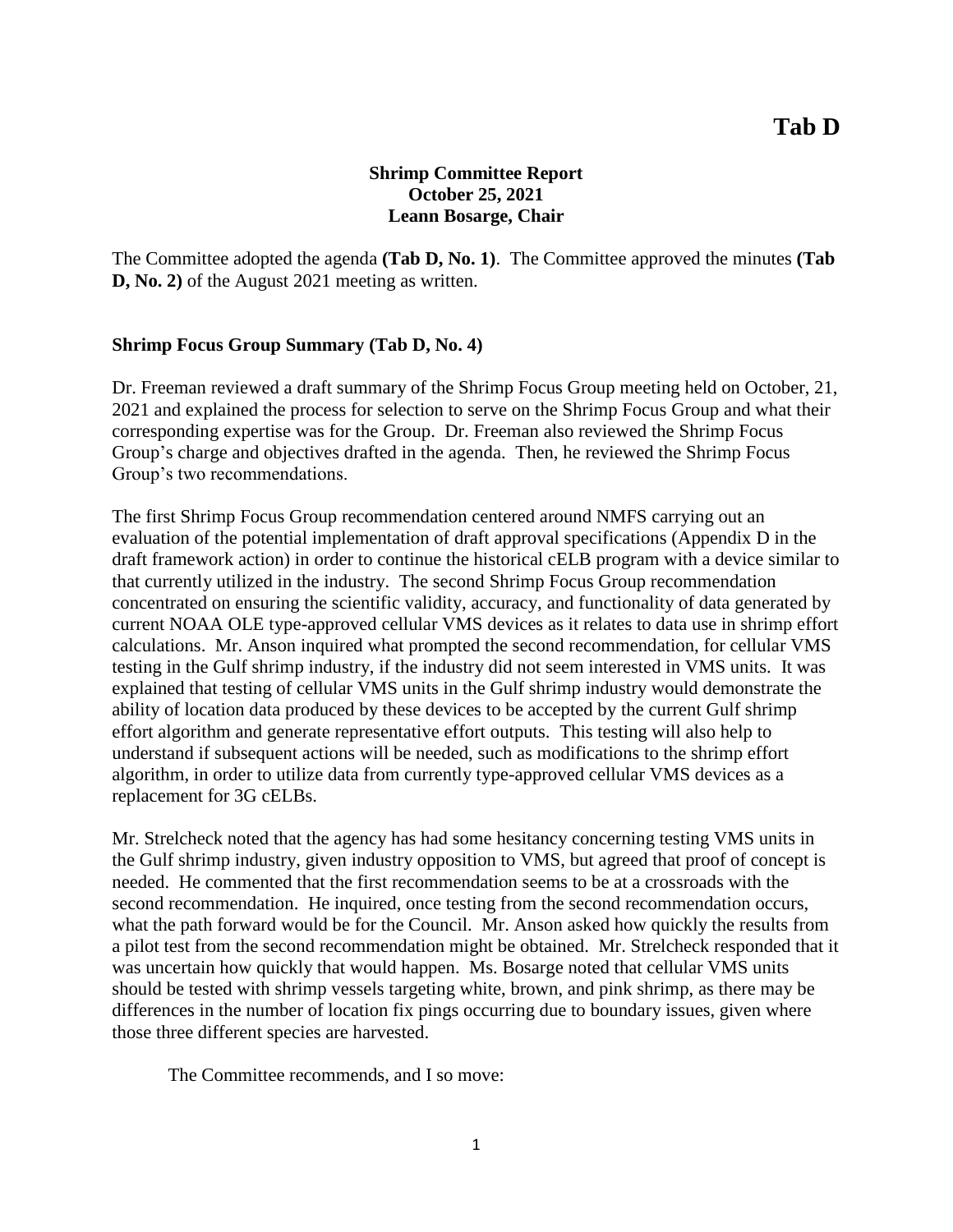**To recommend that the Council request that NMFS fully evaluate and consider, to the maximum extent possible, the draft approval specifications for reinstituting the historical cELB program for the Gulf shrimp fishery in recognition of the legitimate distinctions between a scientific data collection-oriented program and an enforcement-oriented program (see Appendices D and E in the draft Framework Action). NMFS shall provide their evaluation at a future Council meeting.**

*Motion carried without opposition.*

The Committee recommends, and I so move:

**To recommend that the Council request that NMFS arrange for the testing, as soon as possible, of a small sample of approved cellular VMS units programmed to ping every 10 minutes, on federally permitted commercial shrimp vessels operating in different regions of the Gulf of Mexico, to determine if the data generated is compatible with the current cELB algorithm. The testing protocol should be designed by NMFS, in consultation and cooperation with the Shrimp Data Collection Focus Group, VMS vendors, and the shrimp industry, to build industry support and buy-in.**

#### *Motion carried without opposition.*

Dr. Freeman asked the Committee to provide direction to staff if the Shrimp Focus Group should be reconvened. Ms. Bosarge indicted that could be discussed during Full Council.

## **Draft Framework Action: Modification of the Vessel Position Data Collection Program for the Gulf of Mexico Shrimp Fishery (Tab D, No. 5)**

Dr. Freeman addressed the updates to the draft framework action, since the August 2021 Council meeting. The draft alternatives and the discussion of those alternatives have been updated to reflect the Council's motions, and Appendices D (Draft Technical Specifications for Historical cELB Program) and E (Comparison Table of cELB and OLE VMS Technical Specifications) have been added.

Ms. Bosarge commented that several issues for consideration remain: where the vessel position data will be transmitted; where the technical specifications will be posted; scientific pilot testing under the current alternatives (testing on Gulf shrimp vessels; ensuring that transmission works; ensuring that the transmitted data can be used in the Gulf shrimp effort algorithm and will provide accurate information). Ms. Bosarge also requested that the paragraph in the draft framework action on types of data be further considered by the IPT, to more fully describe the additional data collected and transmitted, over and above the 10-minute location pings, under Alternative 2. She noted that, in the discussion of the alternatives, there does not appear to be differences between Alternatives 2 and 3. However, under Alternative 3, data would go to an intermediate server and then to the SEFSC, and the intermediate server would not be associated with OLE. There are additional high-level differences between the two alternatives in the